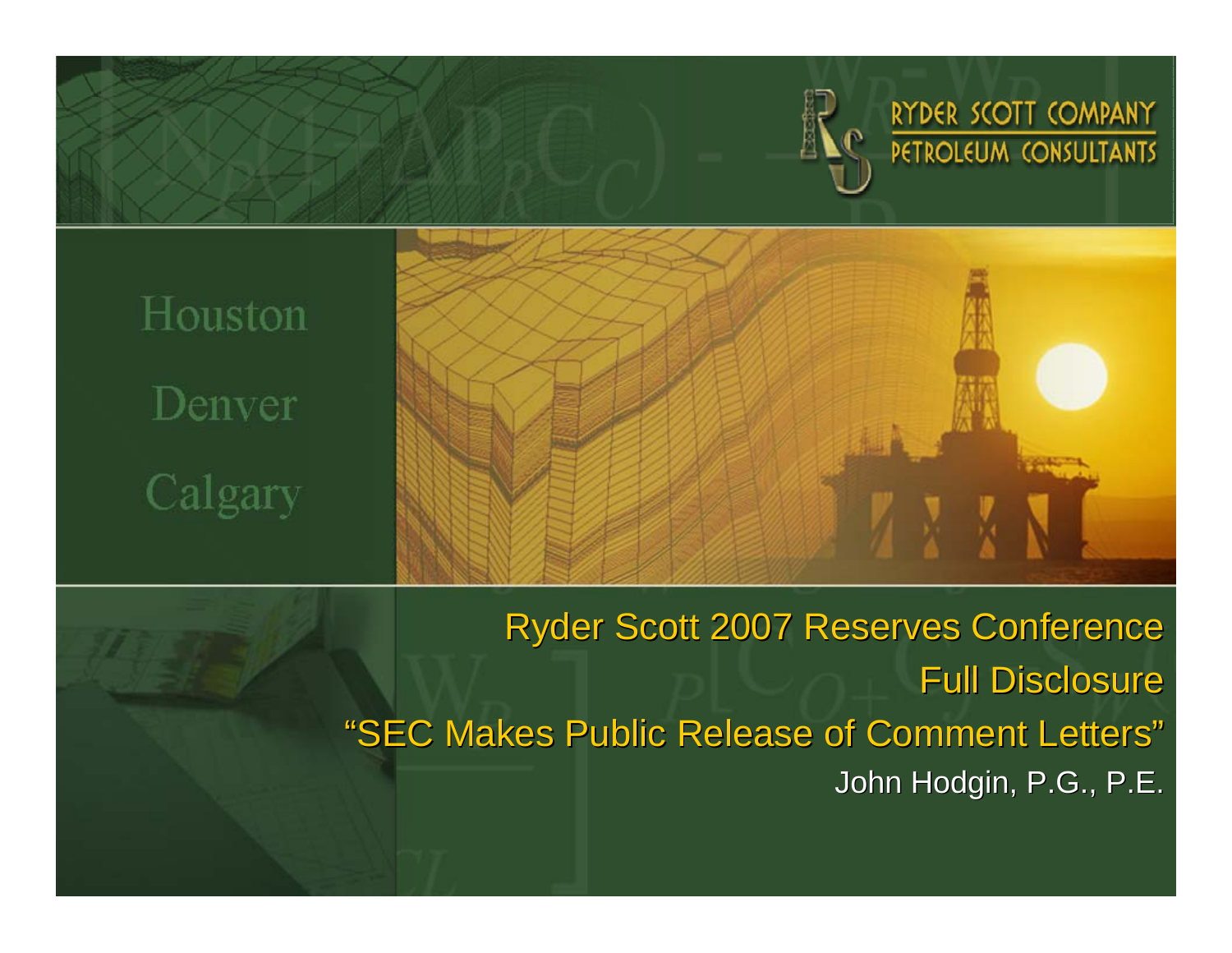# *SEC Press Announcements*



RYDER SCOTT COMPANY PETROLEUM CONSULTANTS

1

Home | Previous Page

#### U.S. Securities and Exchange Commission

#### SEC STAFF TO BEGIN PUBLICLY RELEASING COMMENT **LETTERS AND RESPONSES**

#### FOR IMMEDIATE RELEASE 2004-89

Washington, D.C., June 24, 2004  $\rightarrow$  The staff of the Securities and Exchange Commission today announced its position regarding the release of comment letters and filer responses relating to disclosure filings reviewed by the Division of Corporation Finance and the Division of Investment Management.

#### **FOR IMMEDIATE RELEASE** 2005-72

**Washington, D.C., May 9, 2005** The staff of the Securities and Exchange Commission announced today that on May 12, 2005, it will begin the process of publicly releasing comment letters and response letters relating to disclosure filings made after Aug. 1, 2004, and reviewed by the Division of Corporation Finance and the Division of Investment Management. See Press Release No. 2004-89.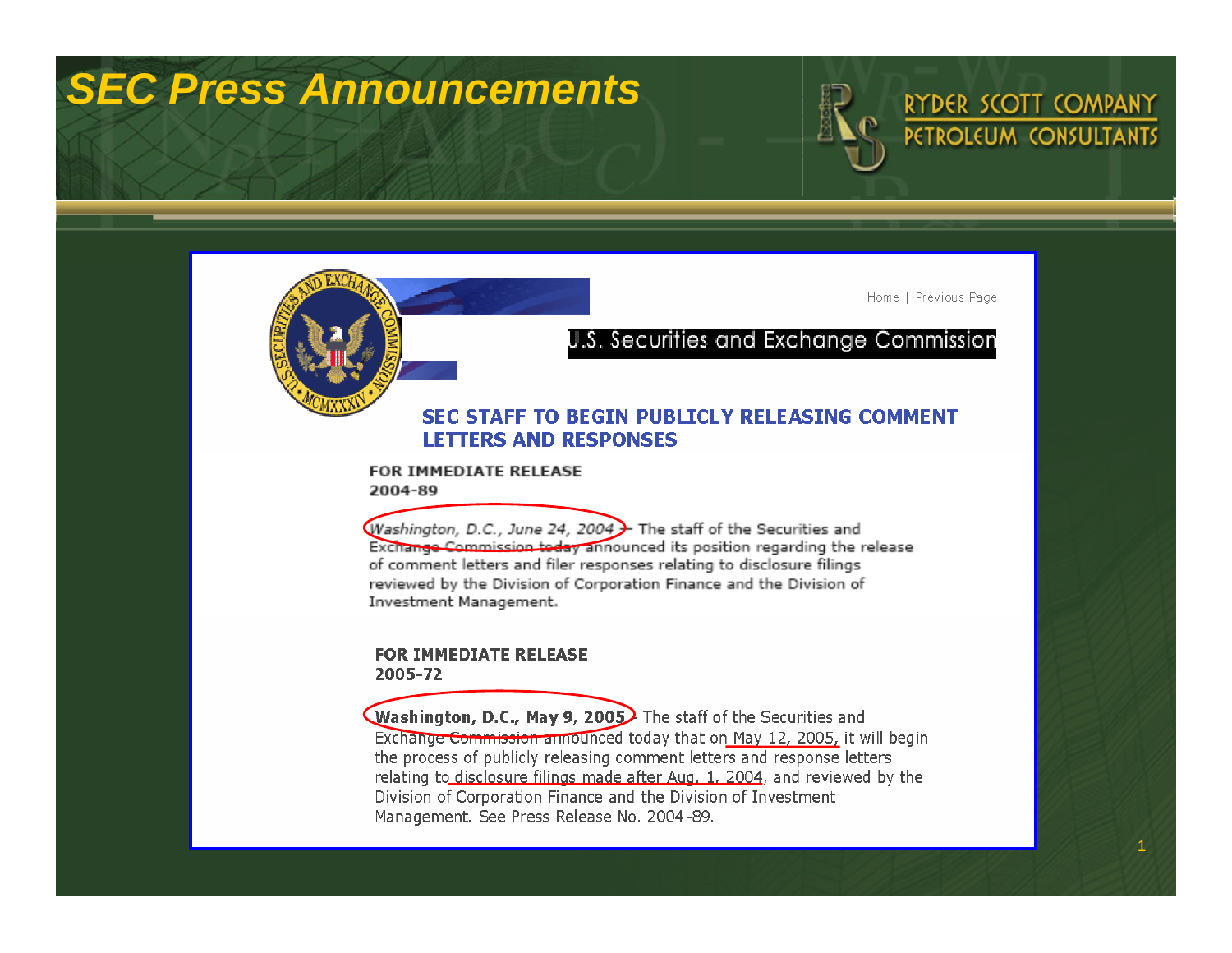# *SEC Initiative for Transparency*

RYDER SCOTT COMPANY PETROLEUM CONSULTANTS

Alan Beller, Director of the Division of Corporate Finance:

"We believe it is appropriate to expand the transparency of our comment process by making this information available, free of charge, to an unlimited audience.

Comment letters and response letters relating to reviewed disclosures will begin to be released individually on a filing-by-filing basis (upon comments from the SEC and responses from the filer) through our EDGAR system at www.sec.gov. The process will commence with some of the oldest eligible filings, but as it continues, letters will be released no earlier than 45 days after the review of the disclosure filing is complete."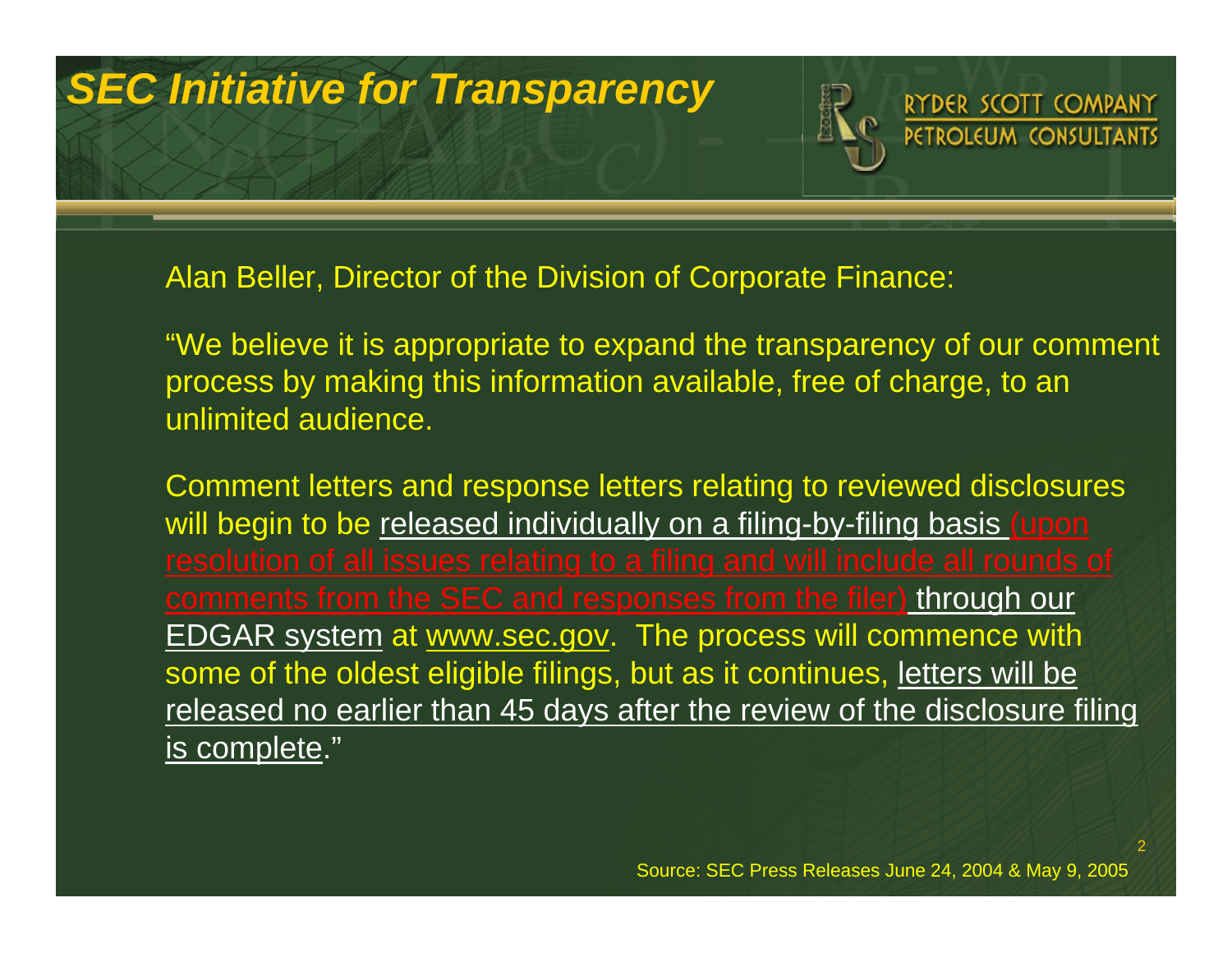# *Confidential Treatment*



- $\bullet$  Rule 83 (17 CFR 200.83) allows filers to request confidential treatment for some portions of a written response to a staff comment letter.
- $\bullet$  Filers are required to submit their response letters using two separate documents:
	- A response (marked as confidential) to the comment letter including the confidential information
	- A separate response (redacted version) without the confidential information
	- Consistent with current practice, the SEC intends to question a request for confidential treatment that is overly broad. Companies must have an appropriate basis for confidential treatment.
- $\bullet$  The SEC will only make the redacted version publicly available on EDGAR.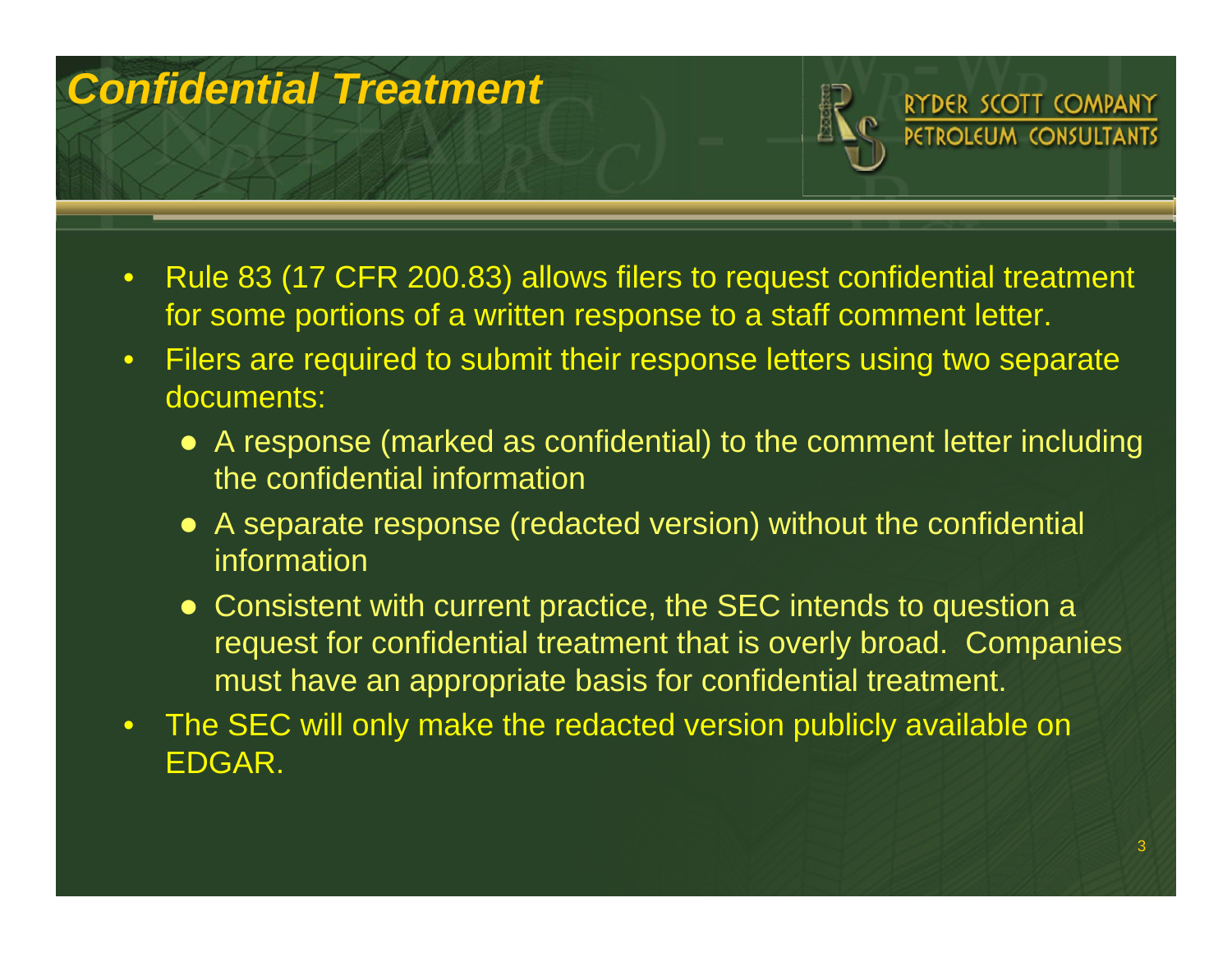### *Locating Publicly Released Oil & Gas Company Comment Letters*

RYDER SCOTT COMPANY PETROLEUM CONSULTANTS



Found on the SEC Electronic Data Gathering, Analysis and Retrieval System (EDGAR) public website:

**www.sec.gov/answers/edgarletters**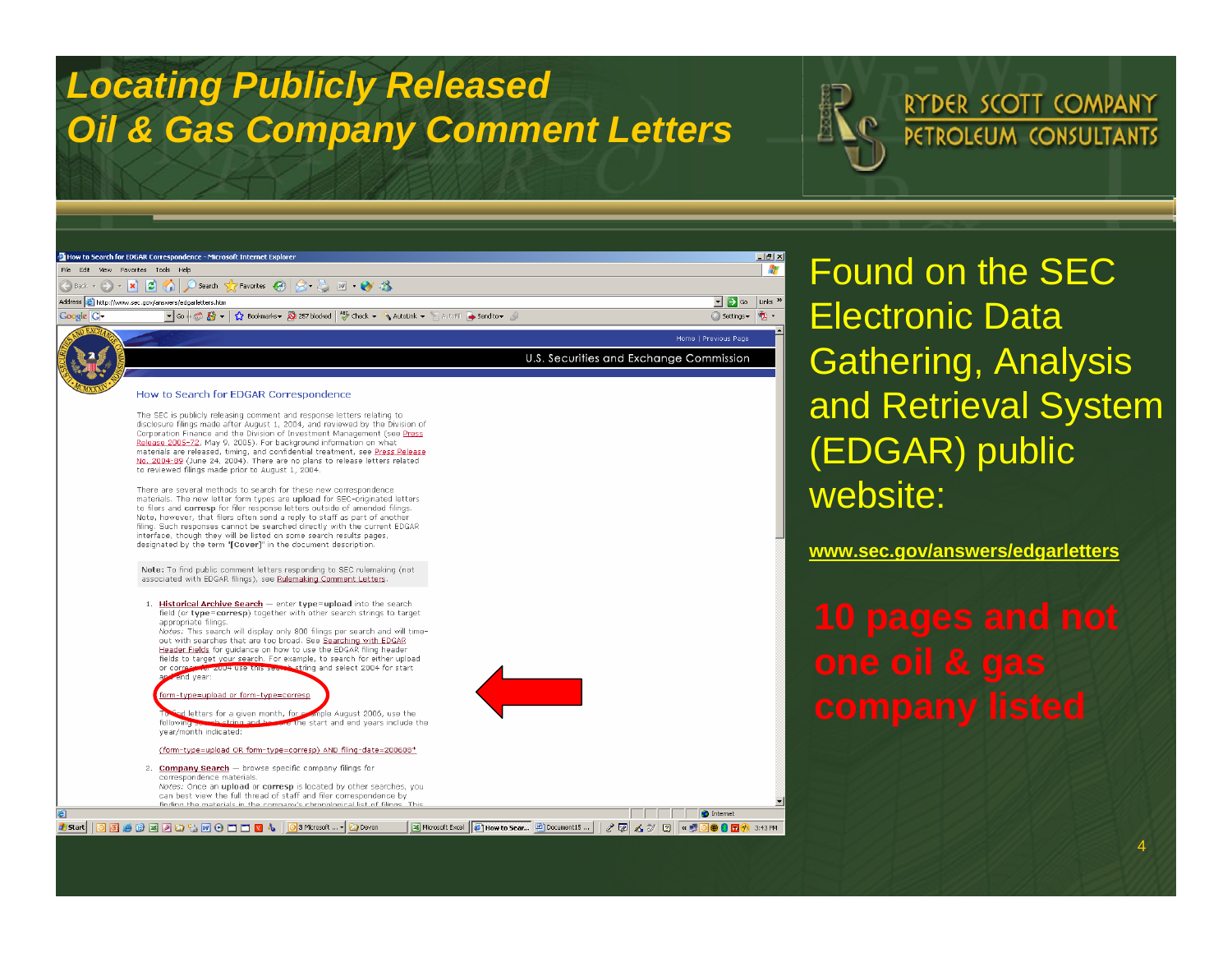#### *Locating Publicly Released Oil & Gas Company Comment Letters*



Has anyone in the audience been successful in finding the released oil and gas company comment letters?

If not, here's how:

http://www.sec.gov/answers/edgarletters.htm